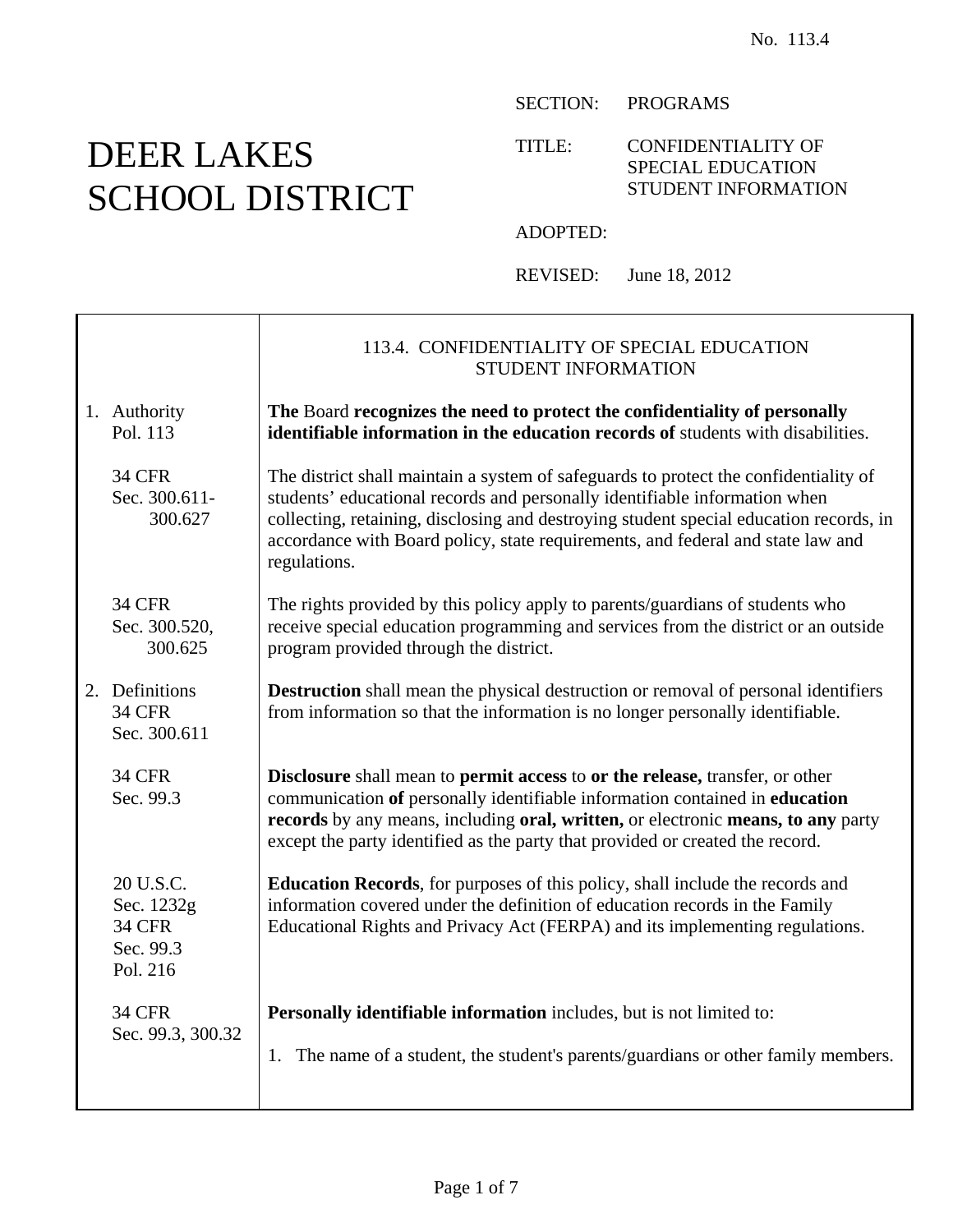|                                         | 2. The address of the student or student's family.                                                                                                                                                                                                                                                                                                                                                                                                                                 |
|-----------------------------------------|------------------------------------------------------------------------------------------------------------------------------------------------------------------------------------------------------------------------------------------------------------------------------------------------------------------------------------------------------------------------------------------------------------------------------------------------------------------------------------|
|                                         | 3. A personal identifier, such as the student's social security number, student<br>number, or biometric record.                                                                                                                                                                                                                                                                                                                                                                    |
|                                         | Other indirect identifiers, such as the student's date of birth, place of birth, and<br>4.<br>mother's maiden name.                                                                                                                                                                                                                                                                                                                                                                |
|                                         | 5. Other information that, alone or in combination, is linked or linkable to a specific<br>student that would allow a reasonable person in the school community, who does<br>not have personal knowledge of the relevant circumstances, to identify the<br>student with reasonable certainty.                                                                                                                                                                                      |
|                                         | 6. Information requested by a person who the district reasonably believes knows<br>the identity of the student to whom the education record relates.                                                                                                                                                                                                                                                                                                                               |
| Guidelines<br>3.                        | <b>Parental Access Rights</b>                                                                                                                                                                                                                                                                                                                                                                                                                                                      |
| <b>34 CFR</b><br>Sec. 99.10,<br>300.613 | The district shall permit parents/guardians to inspect and review any education<br>records relating to their child(ren) that are collected, retained, or used by the district<br>in connection with providing special education services to the student.                                                                                                                                                                                                                           |
|                                         | The district shall comply with a parental request to inspect and review education<br>records without unnecessary delay and before any meeting regarding an<br>Individualized Education Program (IEP); any impartial due process hearing<br>relating to the identification, evaluation, educational placement, or the provision of<br>a free and appropriate public education (FAPE) to a student; a hearing related to the<br>discipline of the student; and a resolution meeting. |
| <b>34 CFR</b><br>Sec. 99.4,<br>300.613  | The district shall presume a parent/guardian has authority to inspect and review<br>records relating to his/her child unless it has been provided documentation that the<br>requesting parent/guardian does not have this authority under applicable state law.                                                                                                                                                                                                                    |
| <b>34 CFR</b><br>Sec. 99.10,<br>300.613 | The district shall comply with an oral or written parental request for review<br>within forty-five $(45)$ days following receipt of the request.                                                                                                                                                                                                                                                                                                                                   |
|                                         | A parent's/guardian's right to inspect and review education records includes the<br>right to:                                                                                                                                                                                                                                                                                                                                                                                      |
|                                         | 1. A response from the district to reasonable requests for explanations and<br>interpretations of the records;                                                                                                                                                                                                                                                                                                                                                                     |
|                                         |                                                                                                                                                                                                                                                                                                                                                                                                                                                                                    |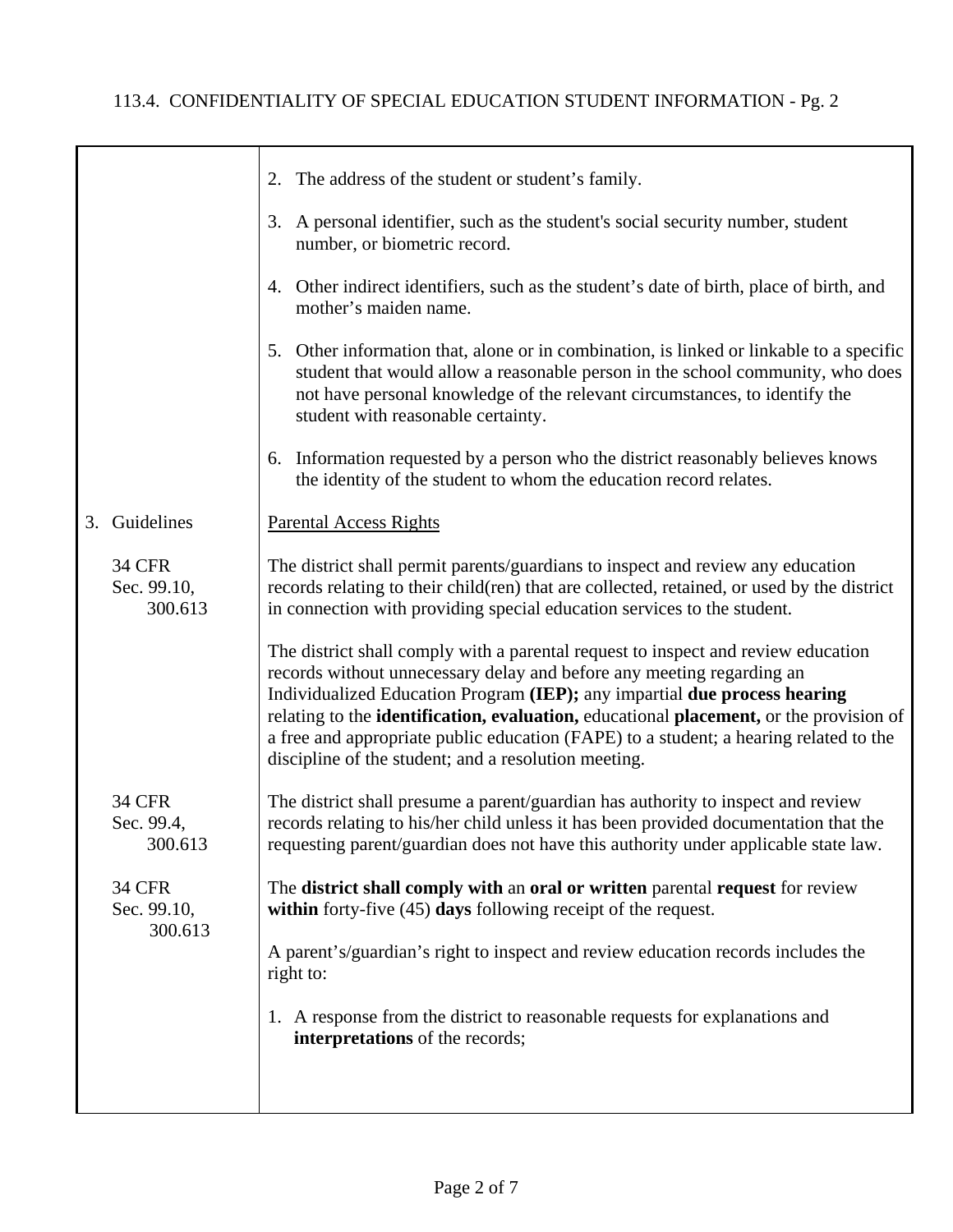|                                         | 2. Request that the district provide copies of the records if failure to provide copies<br>would effectively prevent the parent/guardian from exercising the right to inspect<br>and review the records; and                                                             |
|-----------------------------------------|--------------------------------------------------------------------------------------------------------------------------------------------------------------------------------------------------------------------------------------------------------------------------|
|                                         | 3. Have a representative inspect and review the records.                                                                                                                                                                                                                 |
| <b>34 CFR</b><br>Sec. 99.12,<br>300.615 | If an education record includes information on more than one $(1)$ student, the<br>parents/guardians shall have access only to the information relating to their child<br>or shall be informed of the information in the record.                                         |
| <b>34 CFR</b><br>Sec. 300.616           | The district shall provide parents/guardians, upon request, a list of the types and<br>locations of education records collected, maintained, or used by the district.                                                                                                    |
|                                         | <b>Fees</b>                                                                                                                                                                                                                                                              |
| <b>34 CFR</b><br>Sec. 99.11,<br>300.617 | The district may charge a fee for <b>copies of records</b> that are made for<br>parents/guardians so long as the fee does not effectively prevent parents/guardians<br>from exercising their right to inspect and review those records.                                  |
|                                         | The district shall not charge a fee to search for or to retrieve information in response<br>to a parental request.                                                                                                                                                       |
|                                         | <b>Record Of Access</b>                                                                                                                                                                                                                                                  |
| <b>34 CFR</b><br>Sec. 300.614           | The district shall keep a <b>record of</b> parties obtaining <b>access</b> to education records<br>collected, maintained, or used in providing special education to students with<br>disabilities, except access by parents/guardians and authorized district employees. |
|                                         | The district's <b>record</b> of access <b>shall include</b> the name of the party, the <b>date</b> access<br>was given, and the purpose for which the party is authorized to use the records.                                                                            |
|                                         | <b>Amendment Of Records Upon Parental Request</b>                                                                                                                                                                                                                        |
| <b>34 CFR</b><br>Sec. 99.20,<br>300.618 | If a parent/guardian believes that information in the student's education records is<br>inaccurate, misleading or violates the privacy or other rights of the student, the<br>parent/guardian may request, in writing, that the district amend the information.          |
|                                         | The district shall decide whether to amend the information within a reasonable<br>period of time from receipt of the request.                                                                                                                                            |
|                                         | If the district declines to amend the information in accordance with a parental<br>request, the district shall inform the parent/guardian, in writing, of the refusal<br>and advise the parent/guardian of the right to a hearing.                                       |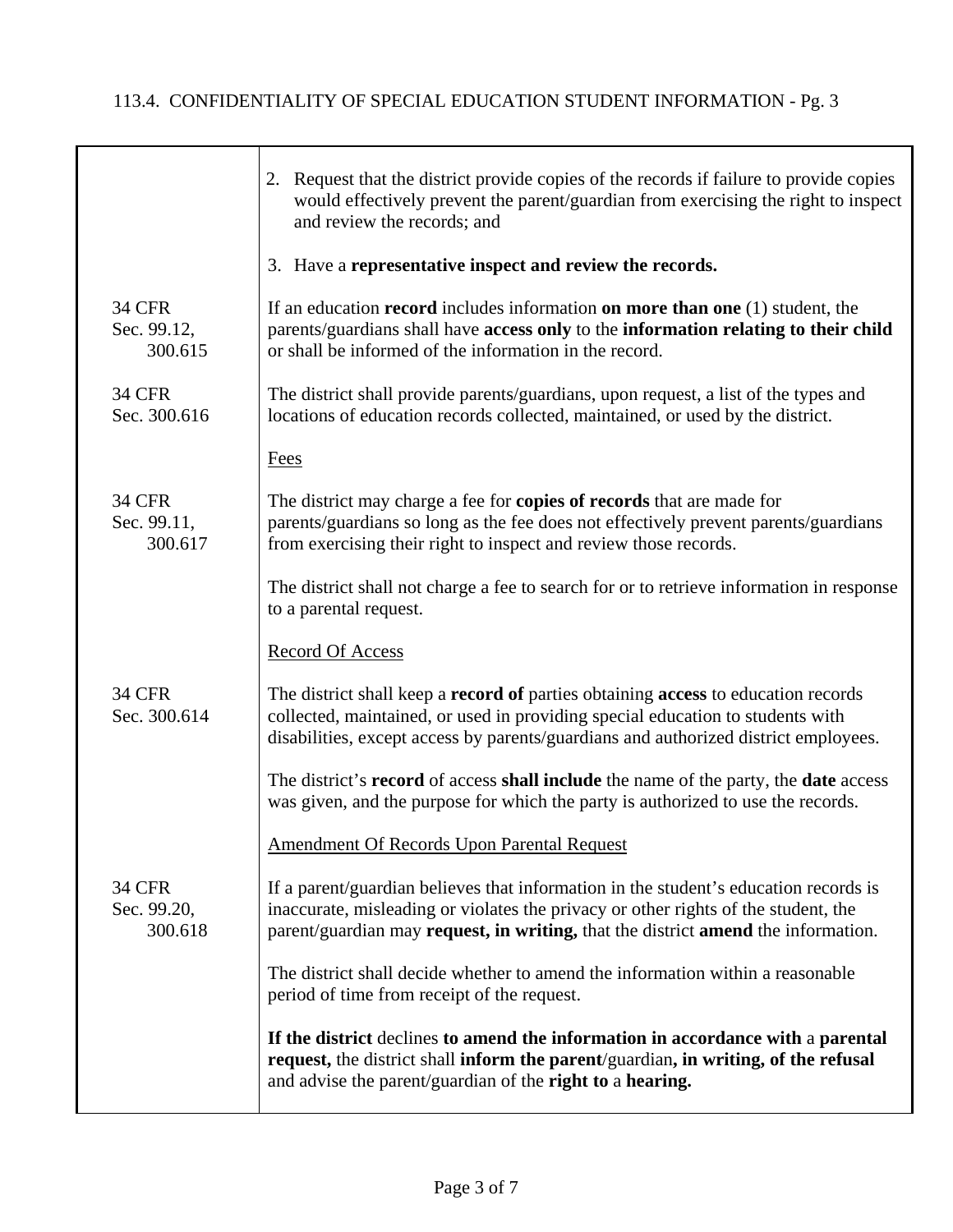|                                                                 | <b>Records Hearing</b>                                                                                                                                                                                                                                                                                                                                                                                                                                                                                                             |
|-----------------------------------------------------------------|------------------------------------------------------------------------------------------------------------------------------------------------------------------------------------------------------------------------------------------------------------------------------------------------------------------------------------------------------------------------------------------------------------------------------------------------------------------------------------------------------------------------------------|
| <b>34 CFR</b><br>Sec. 99.21,<br>300.510-<br>300.516,<br>300.619 | The district shall, on written request, provide parents/guardians with an<br>opportunity for a hearing to challenge information in the student's education<br>records to ensure that the information is not inaccurate, misleading, or otherwise<br>in violation of the student's privacy or other rights. The district recognizes that<br>parents/guardians who believe that there is a due process violation relating to an<br>alleged violation of confidentiality may also request a special education due process<br>hearing. |
|                                                                 | <b>Hearing Procedures</b>                                                                                                                                                                                                                                                                                                                                                                                                                                                                                                          |
| <b>34 CFR</b><br>Sec. 99.22,<br>300.621                         | A hearing to challenge information in education records must meet the following<br>requirements:                                                                                                                                                                                                                                                                                                                                                                                                                                   |
|                                                                 | The district shall hold the hearing within a reasonable time after receiving the<br>1.<br>request for a hearing.                                                                                                                                                                                                                                                                                                                                                                                                                   |
|                                                                 | The district shall give the parent/guardian reasonable advanced written notice of<br>2.<br>the date, time, and place of the hearing.                                                                                                                                                                                                                                                                                                                                                                                               |
|                                                                 | The hearing may be conducted by any individual, including a district official,<br>3.<br>who does not have a direct interest in the outcome of the hearing.                                                                                                                                                                                                                                                                                                                                                                         |
|                                                                 | The district shall give the parent/guardian a full and fair opportunity to present<br>4.<br>relevant evidence. The parent/guardian may, at his/her own expense, be<br>assisted or <b>represented</b> by one $(1)$ or more individuals of his/her choice,<br>including an attorney.                                                                                                                                                                                                                                                 |
|                                                                 | The district shall inform parents/guardians of its decision in writing within a<br>5.<br>reasonable period of time after the hearing.                                                                                                                                                                                                                                                                                                                                                                                              |
|                                                                 | The decision must be based solely on the evidence presented at the hearing,<br>6.<br>and must include a summary of the evidence and the reasons for the decision.                                                                                                                                                                                                                                                                                                                                                                  |
|                                                                 | <b>Result Of Hearing</b>                                                                                                                                                                                                                                                                                                                                                                                                                                                                                                           |
| <b>34 CFR</b><br>Sec. 99.21,<br>300.620                         | If, as a result of the hearing, the district decides that the information is inaccurate,<br>misleading, or otherwise in violation of the student's privacy or other rights, the<br>district shall amend the information accordingly and inform the parent/guardian in<br>writing.                                                                                                                                                                                                                                                  |
|                                                                 |                                                                                                                                                                                                                                                                                                                                                                                                                                                                                                                                    |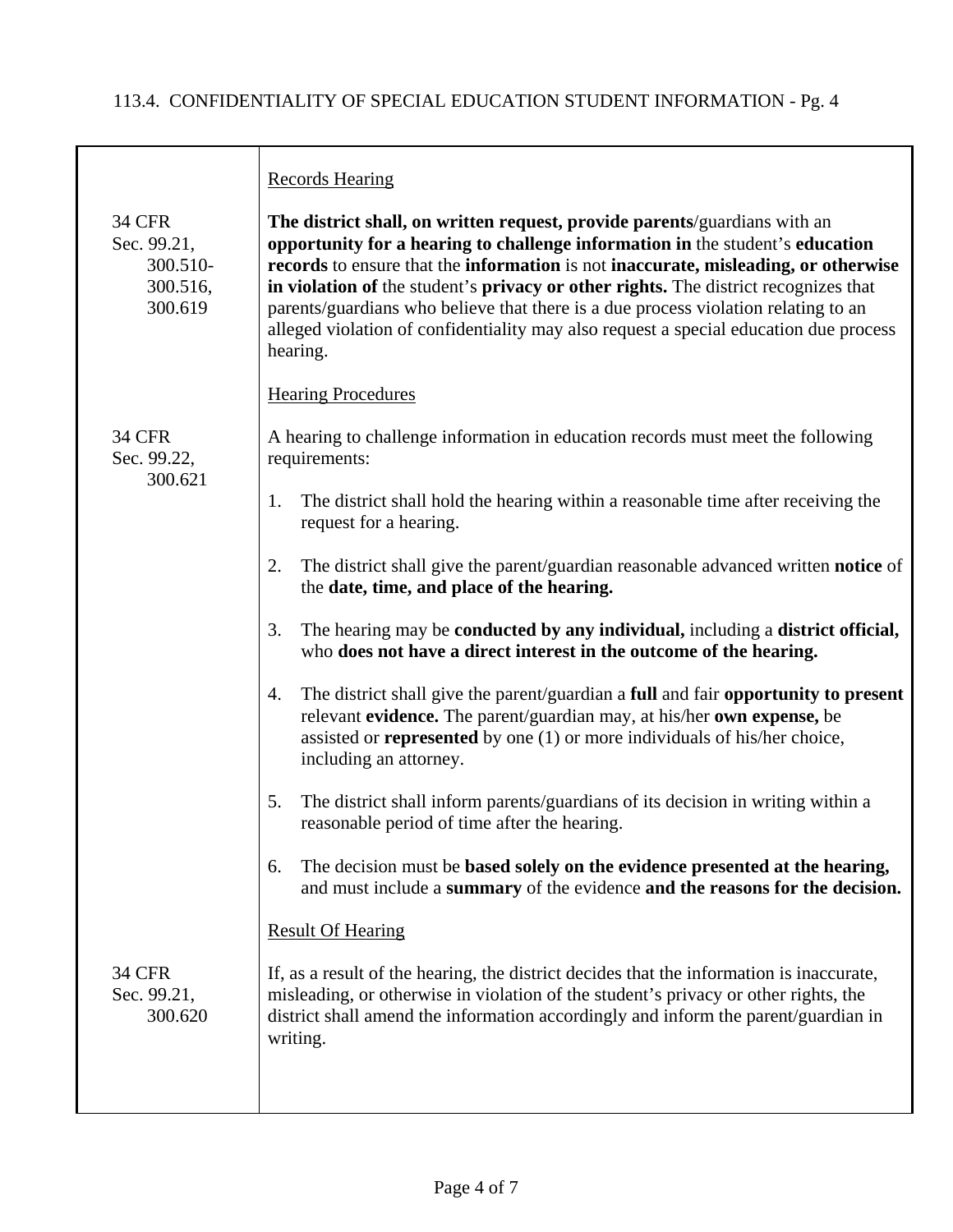|                               | If, as a result of the hearing, the district decides that the information is not<br>inaccurate, misleading, or otherwise in violation of the student's privacy or<br>other rights, the district shall inform the parent/guardian of the parent's/guardian's<br>right to place in the student's records a statement commenting on the<br>information and/or providing any reasons for disagreeing with the district's<br>decision. |
|-------------------------------|-----------------------------------------------------------------------------------------------------------------------------------------------------------------------------------------------------------------------------------------------------------------------------------------------------------------------------------------------------------------------------------------------------------------------------------|
|                               | Any explanation placed in the student's records shall be:                                                                                                                                                                                                                                                                                                                                                                         |
|                               | 1. Maintained by the district as part of the student's records as long as the record<br>or contested portion is maintained by the district; and                                                                                                                                                                                                                                                                                   |
|                               | 2. Included with the record or contested portion if the record or contested portion<br>are disclosed to any party.                                                                                                                                                                                                                                                                                                                |
|                               | <b>Storage, Retention And Destruction Of Information</b>                                                                                                                                                                                                                                                                                                                                                                          |
| <b>34 CFR</b><br>Sec. 300.623 | The district shall store all education records and personally identifiable information<br>of students receiving special education services in such a way as to protect the<br>confidentiality and integrity of the records and information, prevent unauthorized<br>access to and disclosure of records and information, and ensure compliance with<br>other legal and regulatory requirements regarding records retention.       |
| <b>34 CFR</b><br>Sec. 300.623 | The district shall maintain, for public inspection, a current listing of the names and<br>positions of those district employees who have access to personally identifiable<br>information.                                                                                                                                                                                                                                        |
| Pol. 216                      | In order to comply with state compliance monitoring requirements, the district shall<br>maintain education records for students receiving special education services for at<br>least six $(6)$ years.                                                                                                                                                                                                                             |
| 34 CFR<br>Sec. 300.624        | The district shall inform parents/guardians when personally identifiable information<br>collected, maintained, or used is no longer needed to provide educational services to<br>the student. After notice, such information shall be destroyed upon parental request.                                                                                                                                                            |
| <b>34 CFR</b><br>Sec. 99.10   | No education record shall be destroyed if there is an outstanding request to inspect<br>or review the record or if a litigation hold exists.                                                                                                                                                                                                                                                                                      |
| <b>34 CFR</b><br>Sec. 300.624 | The district may maintain a permanent record of the student's name, address, and<br>phone number, his/her grades, attendance record, classes attended, grade level<br>completed, and year completed.                                                                                                                                                                                                                              |
|                               |                                                                                                                                                                                                                                                                                                                                                                                                                                   |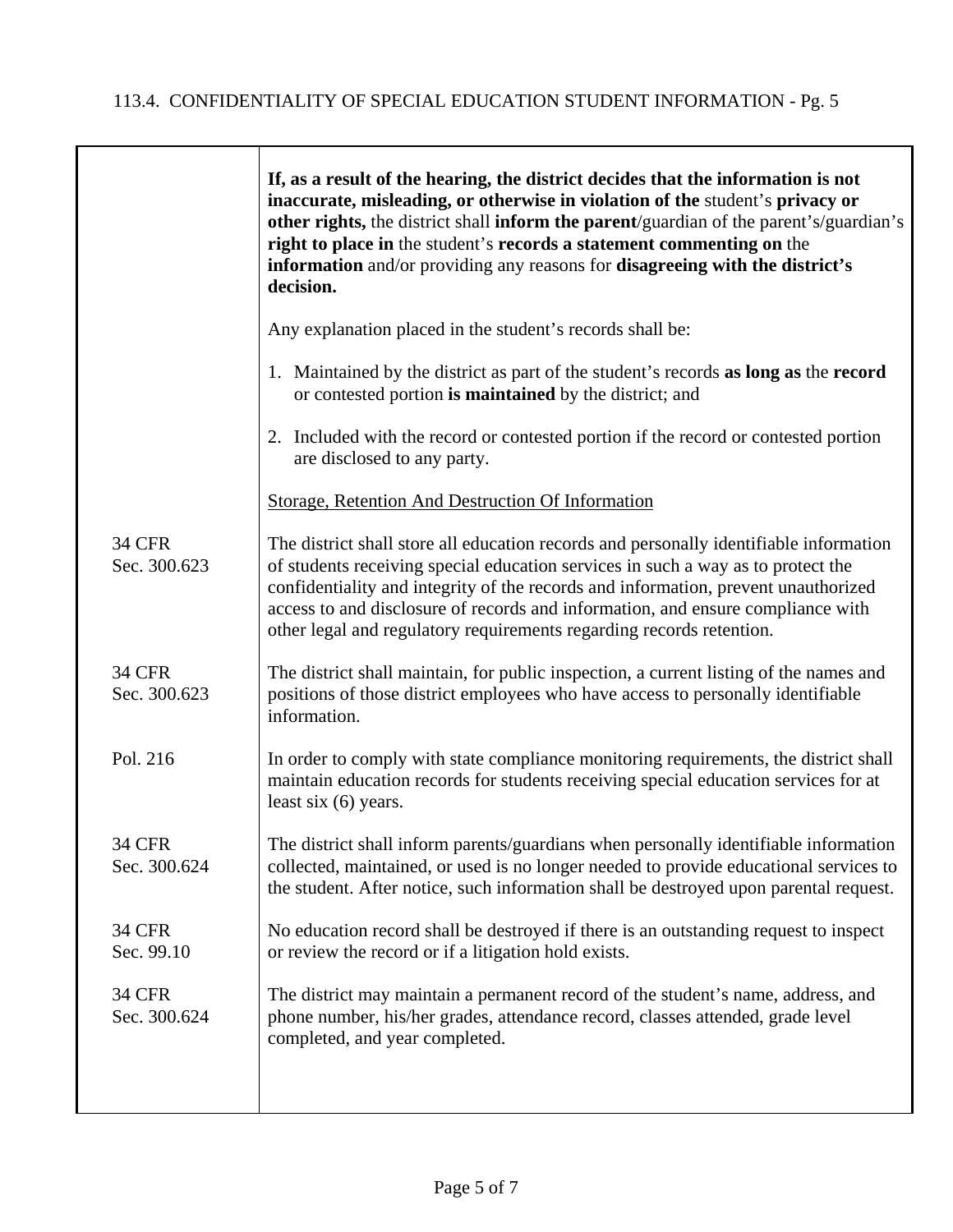| <b>34 CFR</b><br>Sec. 300.623                                               | The district shall ensure the destruction of education records in a manner that<br>protects the confidentiality and privacy rights of the student and his/her family.                                                                                                                                                                                                                                                                                                                                               |
|-----------------------------------------------------------------------------|---------------------------------------------------------------------------------------------------------------------------------------------------------------------------------------------------------------------------------------------------------------------------------------------------------------------------------------------------------------------------------------------------------------------------------------------------------------------------------------------------------------------|
|                                                                             | <b>Disclosure To Third Parties</b>                                                                                                                                                                                                                                                                                                                                                                                                                                                                                  |
| <b>34 CFR</b><br>Sec. 99.30, 99.31,<br>300.622<br>Pol. 113.1, 113.2,<br>216 | The district shall obtain written parental consent before disclosing personally<br>identifiable information to parties other than school district officials with a<br>legitimate educational interest or other educational institutions that provide special<br>education services to the student for the purposes of meeting a requirement of law or<br>regulation unless the information is contained in education records and the<br>disclosure is permitted without parental consent under law and regulations. |
| <b>34 CFR</b><br>Sec. 300.622                                               | Parental consent must be obtained before personally identifiable information is<br>released to officials of participating agencies providing or paying for transition<br>services.                                                                                                                                                                                                                                                                                                                                  |
| <b>34 CFR</b><br>Sec. 300.622                                               | If a student is enrolled, or is going to enroll in a private school that is not located in<br>the district of the parent's/guardian's residence, parental consent must be obtained<br>before any personally identifiable information about the student is released between<br>officials in the district where the private school is located and officials in the district<br>of the parent's/guardian's residence.                                                                                                  |
| 4. Delegation of<br>Responsibility<br><b>34 CFR</b><br>Sec. 300.623         | In order to maintain the confidentiality of the educational records and personally<br>identifiable information of students with disabilities, the Board designates the<br>Director of Special Education to coordinate the district's efforts to comply with this<br>policy and applicable laws and regulations.                                                                                                                                                                                                     |
| <b>34 CFR</b><br>Sec. 300.623                                               | All district employees collecting or using personally identifiable information shall<br>receive training or instruction regarding Board policy, administrative regulations,<br>and state and federal law and regulations regarding confidentiality of education<br>records and personally identifiable information.                                                                                                                                                                                                 |
|                                                                             | References:                                                                                                                                                                                                                                                                                                                                                                                                                                                                                                         |
|                                                                             | Family Educational Rights and Privacy Act – 20 U.S.C. Sec. 1232g                                                                                                                                                                                                                                                                                                                                                                                                                                                    |
|                                                                             | Individuals With Disabilities Education $Act - 20$ U.S.C. Sec. 1400 et seq.                                                                                                                                                                                                                                                                                                                                                                                                                                         |
|                                                                             | Family Educational Rights and Privacy, Title 34, Code of Federal Regulations –<br>34 CFR Part 99                                                                                                                                                                                                                                                                                                                                                                                                                    |
|                                                                             |                                                                                                                                                                                                                                                                                                                                                                                                                                                                                                                     |